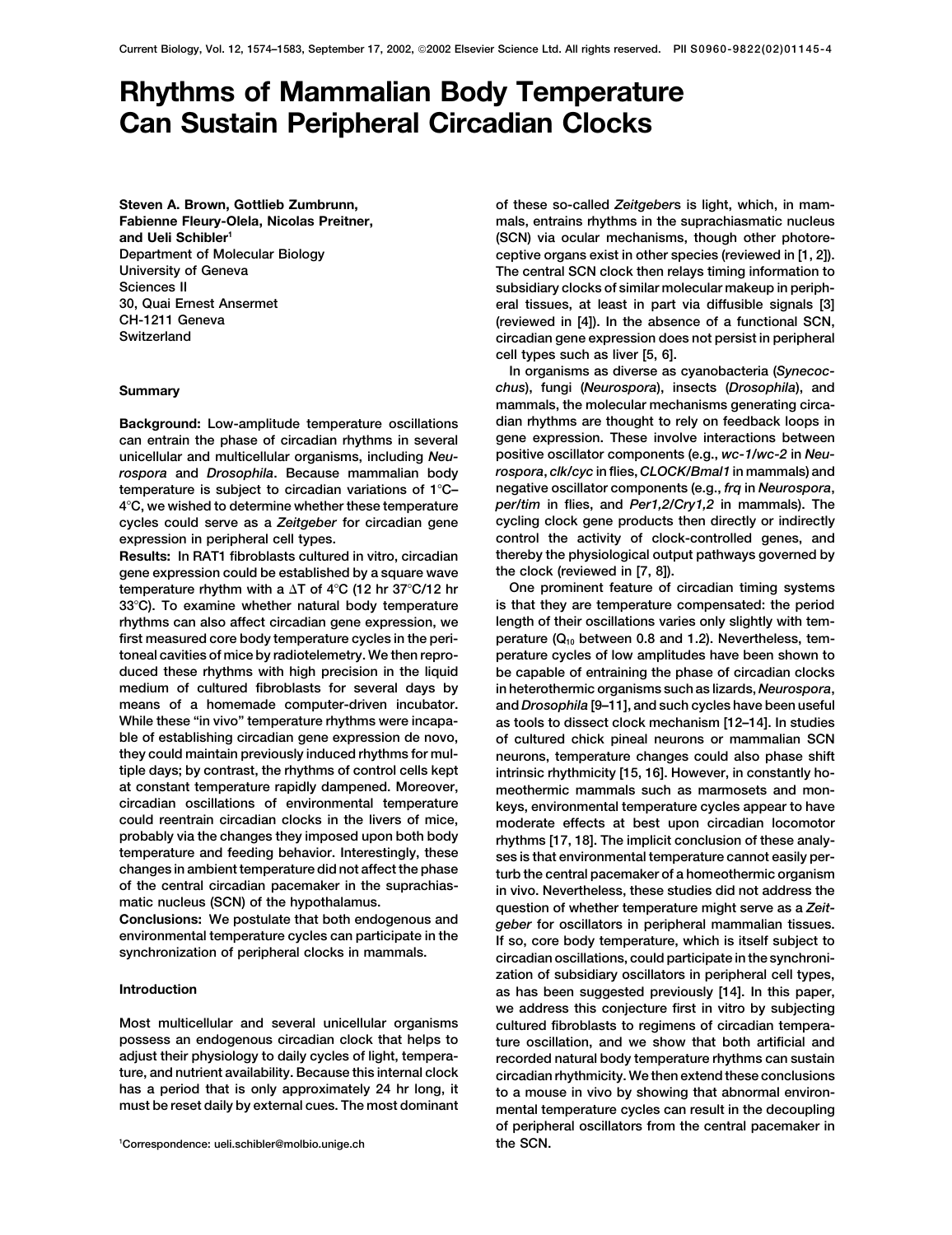**mals displays daily fluctuations of 1C–4C [19]. We tissue culture cells. The data shown in Figure 2B indicate wished to examine whether these temperature cycles that this incubator mimics telemetrically recorded body might play a role in the entrainment of peripheral clocks. temperature profiles in the medium of a culture dish To begin to address this question, we first asked with a temperature accuracy of about 0.1C and a time** whether moderate 24 hr temperature oscillations (12 hr resolution of 5 min. **at 37C, 12 hr at a lower constant temperature) could Cells exposed to such natural temperature fluctuaentrain circadian rhythms in cultured rat fibroblasts. Pre- tions during 7 consecutive days did not exhibit clear vious reports have shown that circadian gene expres- circadian gene expression (data not shown), suggesting sion can be elicited in these immortalized cell lines that normal body temperature oscillations alone are not through various chemical signaling pathways [20–22]. sufficient to reanimate molecular oscillators in peripheral** After 6 days of entrainment with 12 hr temperature steps cell types once they have dampened. However, it re**of 2C–10C, cells were harvested every 4 hr during 1 mained possible that natural body temperature profiles day, and the pattern of expression of several circadian could participate in the maintenance of already-estabgenes was examined. RNase protection analysis lished circadian rhythms. To examine this conjecture, showed that multiple clock and clock-controlled genes we first induced circadian cycles of gene expression in demonstrated circadian oscillations of transcript accu- cultured fibroblasts by 3 days of 33C/37C square wave mulation in cells subjected to temperature steps of 4C. oscillations, as already described in Figure 1. This tem-However, a 2 temperature fluctuation was insufficient perature regimen was then followed by 4 days of "natural to induce circadian expression of the clock output gene body temperature" oscillations, which were telemetri-***Dbp***, and a 10 fluctuation induced apparently random cally recorded in a mouse and reproduced in the culture fluctuations (Figure 1A). The oscillations in gene expres- dishes. The "natural" temperature oscillations were sup**sion obtained with the  $\Delta 4^{\circ}$ C temperature cycle are clock**rather than temperature-driven, because they persist wave, i.e., starting 72 hr or 84 hr after the beginning of in cells kept at constant temperature (37C) after the entrainment. Thus, in this regimen, the two "natural" temperature entrainment (Figure 1A). The data pre- curves began at opposite clock phases. In parallel exsented in Figure 1B attempt to dissect the resetting cue periments, which served as a negative control, the temof such an entrainment. Cells were either kept at 37C perature was left constant during the 4 days after enand shifted to 33C (downshifted) or kept at 33C and trainment with a square wave temperature profile. On the shifted to 37C (upshifted). In each case, an abrupt 4 final day of the experiment, i.e., after 3 days of "natural change in culture temperature was sufficient to induce temperature" entrainment, a dish of cells was harvested very weak rhythmicity in gene expression. Although the every 4 hr for 1 day, and gene expression was measured circadian amplitude of this expression was very small, by real-time PCR or Northern blot hybridization. Temperwe find it significant that the induced gene expression ature recordings from within a representative culture was in opposite phases. We conclude that temperature dish during each phase of this experiment are shown shifts in both directions are potential circadian resetting in all panels of Figure 3. Cells entrained by "natural cues, though multiple signals over several days are nec- temperature profiles" in one phase demonstrated circaessary to induce significant rhythmicity. This conclusion dian rhythmicity of multiple circadian genes at the end of is underlined by the experiment presented in the bottom the 6-day period (Figure 3A). Those entrained by "natural panel of Figure 1B, which compares circadian expres- temperatures" in the other phase, or left at a constant sion of the** *Dbp* **gene over 2 days after a single tempera- temperature, displayed no conspicuous rhythmicity ture drop or after 7 days of temperature entrainment. (Figures 3B and 3C). Although multiple clock genes The repeated entrainment resulted in a 5-fold amplifica- showed circadian expression patterns after these ention of the amplitude of circadian** *Dbp* **expression rela- dogenous temperature curves, the clock output gene tive to that induced by a single temperature change.** *Dbp* **did not (data not shown); this is a phenomenon**

**ations can entrain daily oscillations in gene expression tors. To achieve this effect, the presence of these lowin mammalian cells, but they do not address the issue amplitude temperature curves is continuously required. of whether complex natural body temperature rhythms, Unlike what is observed for the large-amplitude square generally of lower amplitude, could contribute to the waves in Figure 1, the rhythms sustained solely by natuentrainment of peripheral oscillators. To examine this ral temperature cycles are not spontaneous: they damp question, we designed and constructed a computer- significantly 1 day after the elimination of the temperadriven incubator that is capable of reproducing complex ture cycles (data not shown). Since such temperature**

**Results dishes (see the scheme in Figure 2A). Core temperature profiles, recorded telemetrically in the peritoneal cavi-Square Waves of Temperature Can Entrain ties of mice, were used to instruct the homemade com-Circadian Rhythms of Cultured Fibroblasts puter-driven cell culture incubator, which in turn im-Depending upon the species, body temperature in mam- poses these "natural" temperature fluctuations upon**

**4C temperature cycle are clock- plied in two different phases relative to the initial square that we do not fully understand. Nevertheless, the data presented in this section indicate that natural body tem-Natural Body Temperature Rhythms Can Sustain perature oscillations can delay the damping of cyclic Circadian Rhythmicity In Vitro gene expression in peripheral cell types and could thus Our results clearly show that abrupt temperature fluctu- contribute to the synchronization of peripheral oscillatemperature profiles with high precision in tissue culture cycles are constantly present in animals, our data sug-**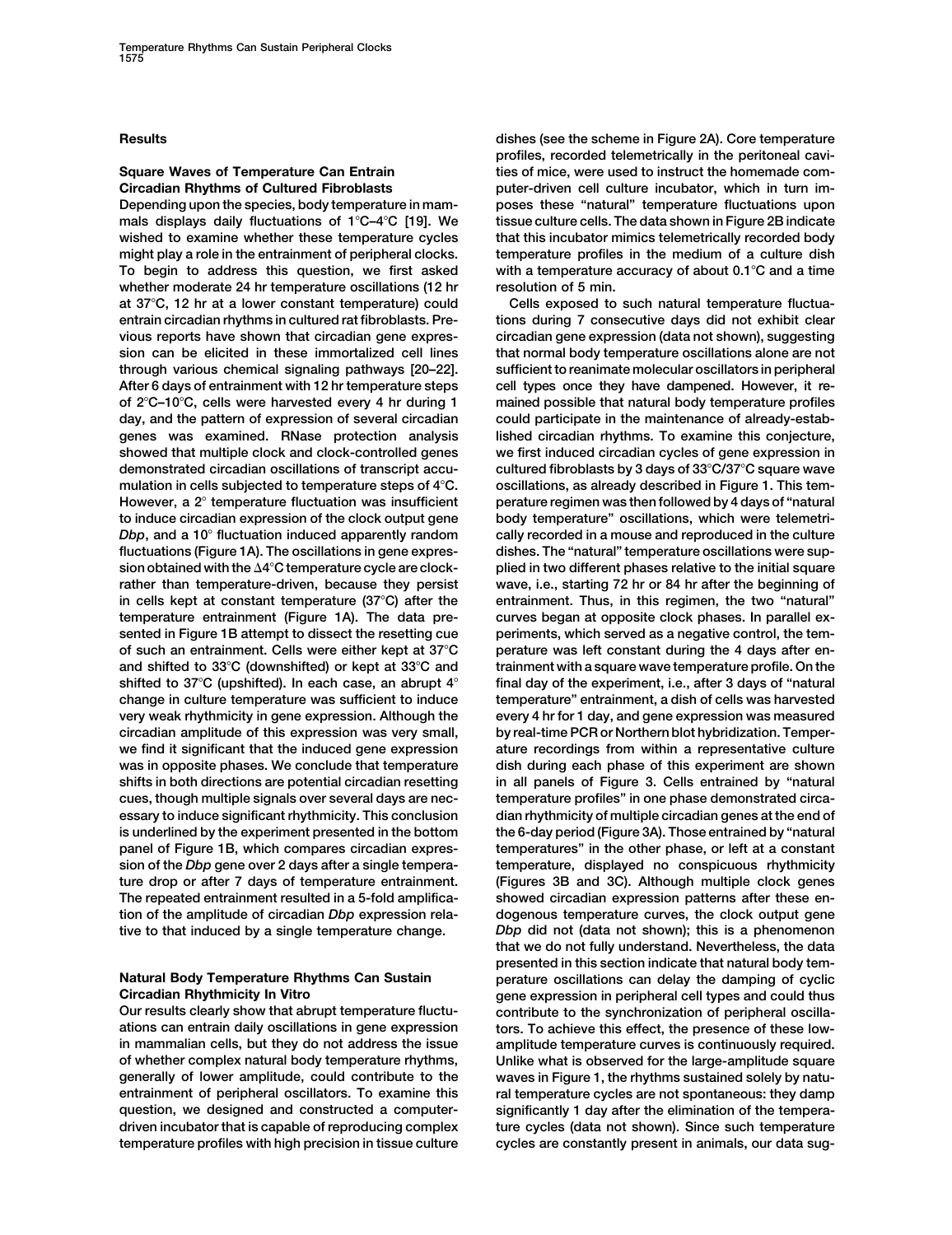

## **Figure 1. Effects of Temperature Square Waves upon Circadian Gene Expression in Cultured RAT1 Fibroblasts**

**(A) (Middle panel) For 6 days, confluent RAT1 fibroblast cells were incubated for 12 hr at 37C, then for 12 hr at 33C. Beginning on the seventh day, cells were kept constantly at 37C. Beginning halfway through the sixth day, a plate of cells was harvested every 4 hr for the next 57 hr (t 0 represents the beginning of the final 33C incubation period). RNA extracted from these plates was examined by RNase protection, probing with fragments of the clock output gene** *Dbp***.** *Tbp***, a gene whose expression is constant throughout the day, was included as an internal control. Real-time PCR analysis was performed on the** *Dbp***,** *Per2***,** *Bmal1***, and** *Cry1* **genes for two independent experiments, and the results are presented as histograms at the right. Mean values are shown, and their standard errors are quantified relative to maximal expression** of the gene during the experiment. ANOVA analysis of the data sets against each other yielded the following values: for *Dbp*,  $p = 3 \times 10^{-4}$ ; for Per2,  $p = 1 \times 10^{-7}$ ; for Bmal1,  $p = 0.03$ ; and for Cry1,  $p = 0.002$ . Regression analysis was performed to fit mean values to a theoretical sine function. The confidence values of this function relative to each data set were: for Dbp,  $p=5\times10^{-5}$ ; for Per2,  $p=1\times10^{-4}$ ; for Bmal1,  $p = 2 \times 10^{-5}$ ; and for Cry1,  $p = 8 \times 10^{-8}$ . (Top panel) A similar experiment was performed, but oscillations between 37°C and 35°C ( $\Delta T$  = 2°C) and 37°C and 27°C (∆T = 10°C) were used. Cell harvests were performed on the sixth day only, without subsequent harvest of cells kept **at constant temperature. Expression of the clock output gene** *Dbp* **was analyzed by RNase protection, with** *Tbp* **serving as a control. (B) (Top panels) Cells were left at 37C for 6 days, and were then shifted to 33C (downshift) or the inverse (upshift). After the shift, cells were**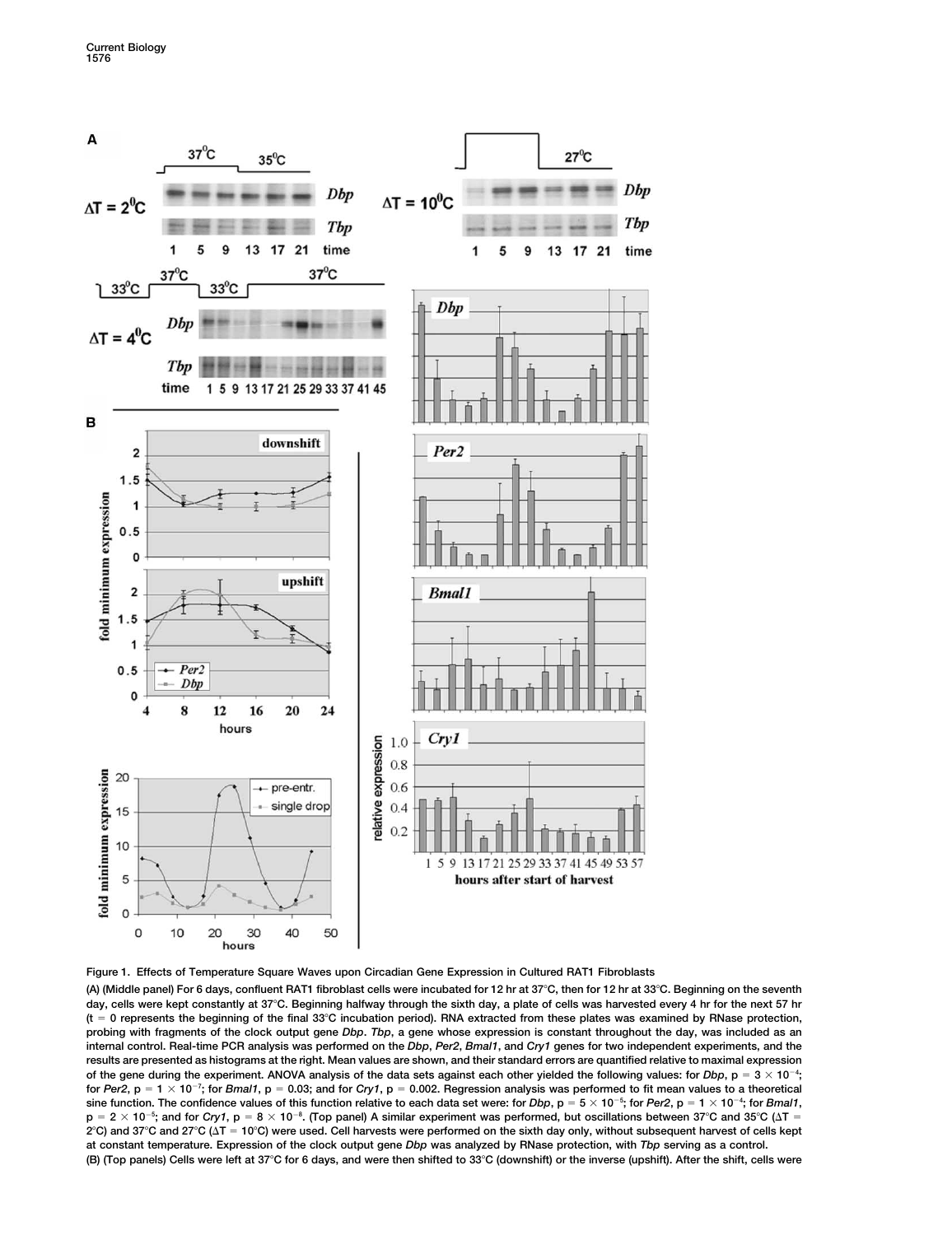

**gest that temperature is likely to contribute to peripheral rhythms, and these cycles even moderately reinforced circadian gene expression. their amplitude in the liver (Figure 4B and data not**

**cles to circadian rhythmicity in vivo, we analyzed the normally display a temperature (and activity) peak in effects of altered environmental temperature on cyclic the late afternoon and early evening, mice subjected to gene expression in intact animals. Mice were exposed warmth at night display a new peak of temperature in to 24 hr temperature cycles (12 hr 37C, 12 hr 24C) the late evening and early morning. Such an inversion either in phase with light (warm days, cold nights) or out of natural body temperature cycles could help to explain of phase with it (warm nights, cold days). After 6 days the inversion of peripheral circadian gene expression of such treatment, we analyzed the phase of circadian that we observe. gene expression in these animals and in control animals The presented data indicate that inverted environkept at constant temperature. In the SCN, the expression mental temperature cycles are able to reverse circadian of the clock output gene** *Dbp* **measured by in situ hybrid- rhythms in peripheral oscillators in the liver without alter**ization maintained the same phase, irrespective of the ing those of the central clock in the SCN. Such decou**different temperature regimens, with maximum expres- pling has also been observed in studies of restricted** sion at ZT5 (Figure 4A). By contrast, in the liver, the feeding, in which food availability at aberrant times (dur**phase of** *Dbp* **expression was almost completely in- ing the day) could also resynchronize peripheral oscillaverted and showed a maximum of ZT23 rather than the tors without affecting the SCN [23, 24]. We therefore usual ZT9 when temperature cycles were reversed from considered the possibility that the changes in peripheral what would be expected in natural habitats, where days gene expression observed in mice subjected to warm are warmer and nights are colder. Similar temperature- nights arose simply because of changes in their feeding induced changes were observed for the expression of patterns. We thus measured the feeding frequency of** *Per2* **and** *Cry1* **(Figure 4B). The in situ hybridization ex- these mice with an infrared beam placed above their periments presented in Figure 4A also indicate that the food source, and we obtained a feeding profile for norphase of circadian** *Dbp* **mRNA accumulation is inverted mal mice, warmed mice, and food-entrained mice (Figin brain areas other than the SCN, although the ampli- ure 5A). The phase of the feeding cycles of mice warmed tude of this cycle is relatively low when compared to that at night was indeed changed by an average of 6.5 hr, observed in liver (and other peripheral tissues). "Normal" as mice demonstrated a marked preference for latetemperature cycles (i.e., warm during the day, cold dur- afternoon rather than early-evening meals when heated. ing the night) did not alter the phase of circadian Nevertheless, circadian gene expression changed**

**Figure 2. Mimicking of Natural Body Temperature Curves in Tissue Culture Dishes**

**(A) A scheme of the homemade incubator used in this study. Temperature was measured in the peritoneal cavity of a mouse every 5 min by radiotelemetry. These temperature readings were later transferred to a computer that controls a water bath. Water was pumped from the bath into a controlledatmosphere incubator, where it circulated around flasks of cultured fibroblasts. Feedback from a temperature probe in the fibroblast culture milieu allowed the computer to recreate the mouse temperatures with a precision of 0.1C in the milieu.**

**(B) A real-time body temperature curve in a culture dish. (Top panel) Recording of temperatures from the peritoneal cavity of a mouse for 6 days, as measured by Minimitter radiotelemetry devices. (Bottom panel) Recording of temperatures in flasks of RAT1 cells in our incubator programmed to mimic these mouse temperature profiles.**

**shown).**

**Environmental Temperature Cycles Can Alter Telemetric core temperature recordings of mice sub-Circadian Gene Expression in Liver jected to "normal" and "inverted" temperature cycles To assess the possible importance of temperature cy- are shown in Figure 4C. Whereas these Balb-C mice**

**harvested and analyzed by Northern blot hybridization or real-time PCR as in (A). Mean values from two experiments were quantified. The mean values along with their standard errors are given in the graphs. The values shown are normalized relative to minimum gene expression, and times are shown relative to the temperature shift. (Bottom panel) The data for** *Dbp* **expression monitored in an independent "temperaturedownshift" experiment lasting 48 hr are compared to those recorded after a 6-day entrainment, similar to that shown in (A). Values have been normalized relative to minimal expression, arbitrarily given a value of 1. Note that this extended recording suggests that the temperature downshift elicited a low-amplitude cycle of** *Dbp* **expression.**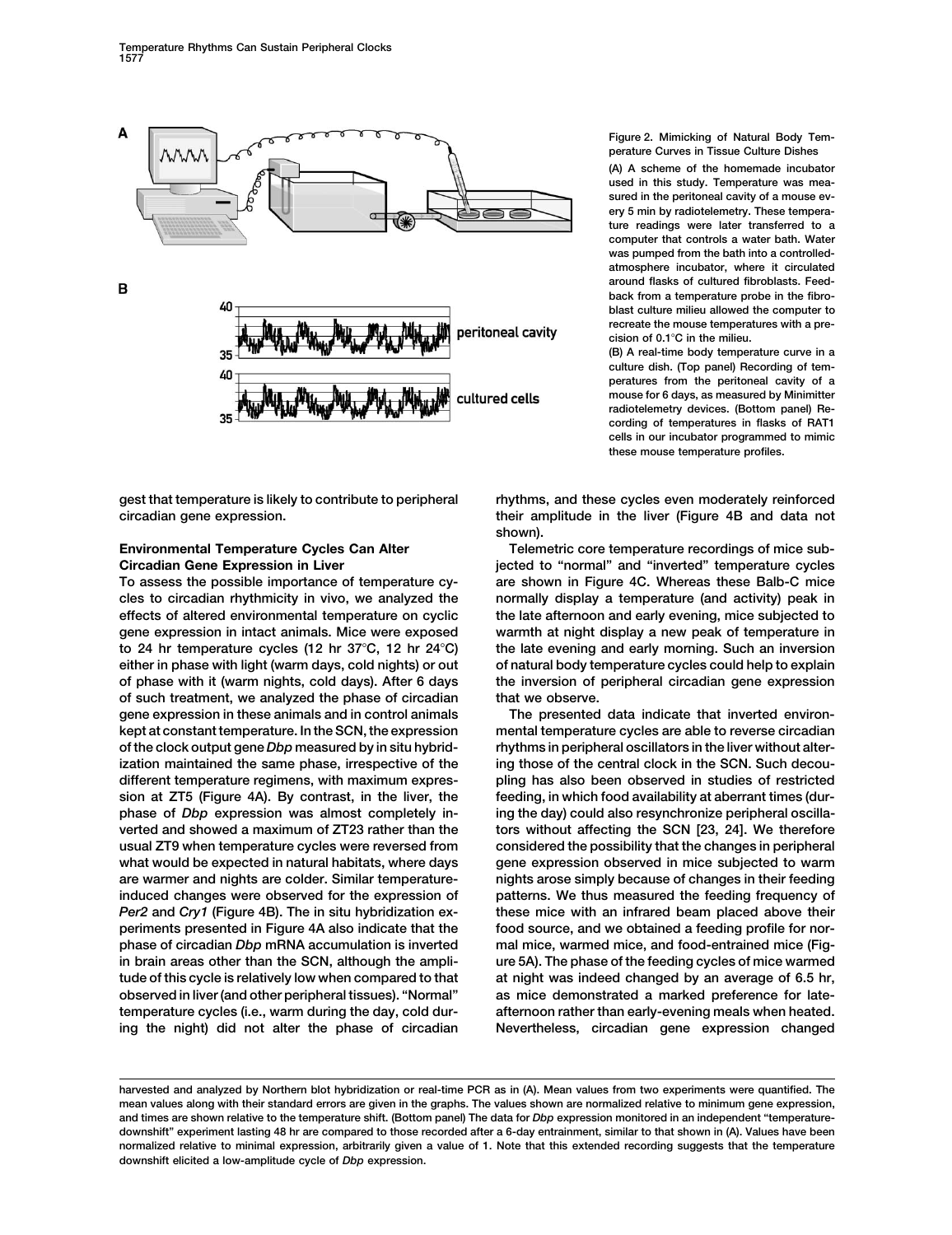



**(A) Plates of confluent RAT1 cells were incubated alternately for 12 hr at 37C and 12 hr at 32C during 3 consecutive days. Cell temperatures were then maintained identical to a mouse peritoneal temperature profile (see Figure 2) during the 4 following days. The temperature profiles to which the cells were exposed during the 7-day period are shown in the top panel. On the seventh day, a plate of cells was harvested every 4 hr. Its RNA was analyzed by real-time PCR for the transcripts of the clock genes** *Cry1***,** *Bmal1***, and** *Per2***. The values shown are first normalized relative to the noncircadian** *Gapdh* **mRNA, and then to the maximal corrected values determined for each transcript. On the left, the results from a single experiment are presented; on the right, the mean values and their standard errors from three to five independent experiments are presented as histograms (see the Experimental Procedures). The following significance values were obtained: for data sets compared to**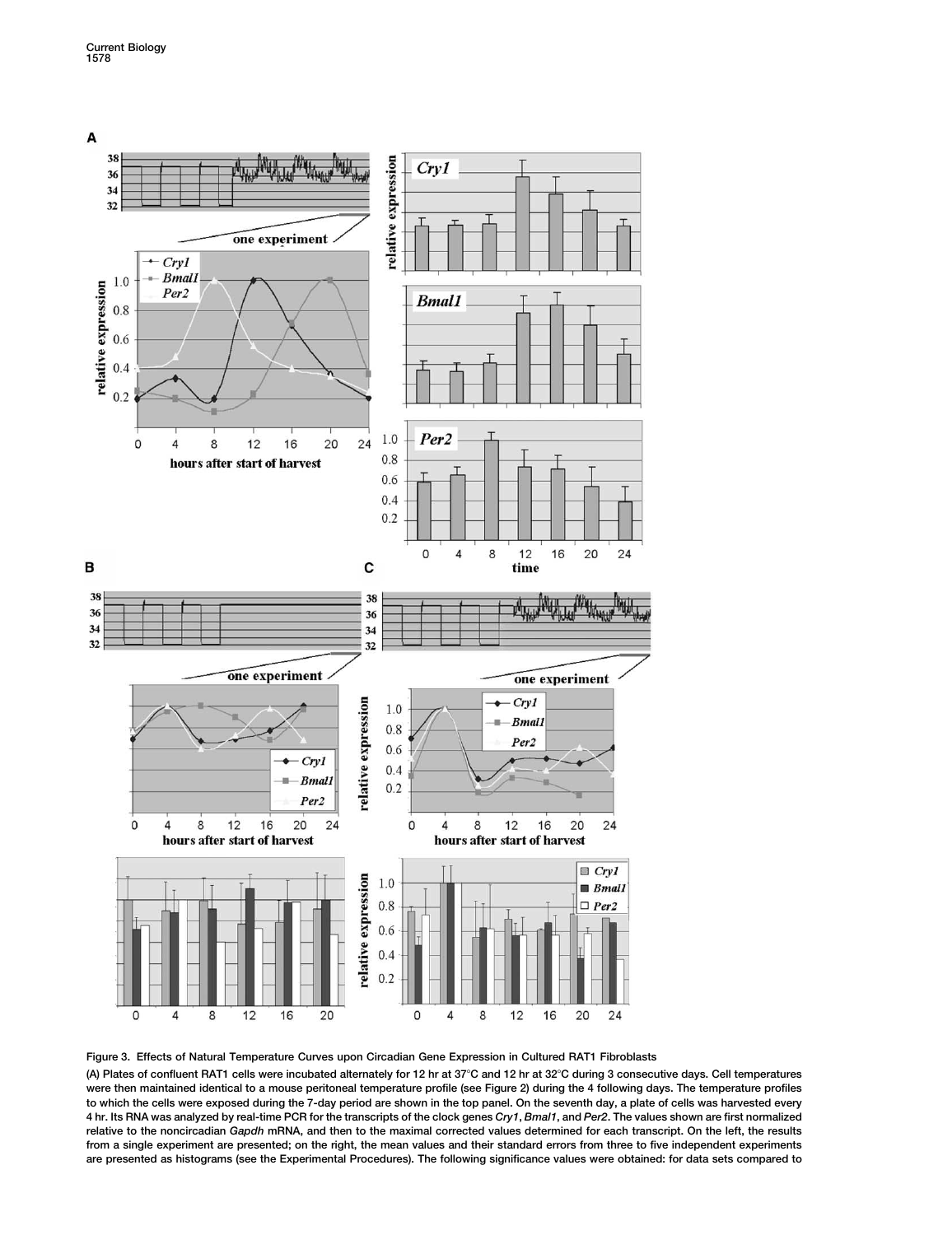**phase even more (9.5 hr). Because inverted food avail- Thus, the phenomena of temperature-cycle entrainment ability changes feeding patterns even more, and also and feeding entrainment can be induced by independent dramatically changes body temperature in mice (see mechanisms. below), we conclude that both factors might play a role in the reversal of peripheral circadian gene expression. Discussion**

Inversed feeding regimens not only alter peripheral cir-<br> **Interact of the entrainment of peripheral care is allocated to the picture of the entrainment of peripheral oscilla<br>
cadian gene expression in mice, but they also cadian gene expression in mice, but they also radically tors in mammals. Since the discovery that most or all cells of metazoan organisms contain semi-independent alter mouse body temperature rhythms. When mice are "slave" circadian oscillators that are dependent upon a fed only during the day, the inverse of their usual habits,** their core temperature drops sharply at night (by up to central clock, investigators have searched for a signal<br>4) (Figure 5B, [24]). To see whether these temperature by which the central clock might communicate timing<br>cur

gene expression – at least not in all mammals. Interest-<br>ingly, in mice, superposition of the circadian environ-<br>mental temperature regimens of Figure 4 upon the in-<br>that they could fulfill a similar function in vivo. Feed **mental temperature regimens of Figure 4 upon the in- that they could fulfill a similar function in vivo. Feeding verted feeding regimen of Figure 5 resulted in body patterns probably perform a role analogous to that of that closely mimicked those obtained with inverted feed- thus by the SCN, they too could serve as an indirect ing alone. The same holds true when the two are calcu- route by which the SCN entrains peripheral clocks under Thus, feeding is dominant over body temperature, but feeding and temperature rhythms, as well as studies it also controls it. Daytime feeding also efficiently inverts with known signaling components [20–22, 28, 29], emthe phase of peripheral circadian gene expression in the phasize that none of the time cues controlled by the rat (F. Damiola, N. Le, and U.S., unpublished data) but SCN is exclusive in entraining peripheral oscillators. does not affect circadian core temperature rhythms sig- Rather, this task may be accomplished via multiple nificantly in this much larger rodent (data not shown). mechanisms, some of which are indirect (see Figure 6).**

**Temperature Profiles from Food-Inversed Mice The observation that circadian fluctuations of tempera-Can Inverse Circadian Gene Expression ture can influence the phase of circadian rhythmicity in** in Cultured Cells<br>Inversed feeding regimens not only alter peripheral cir-<br>**ity to the picture of the entrainment of peripheral oscilla-**

> temperature. Also governed by sleep-wake cycles, and **lated to produce conflicting phases (data not shown). normal circumstances. Together, experiments with**

**one another, for** *Cry1***, p 0.02; for** *Bmal1***, p 0.003; and for** *Per2***, p 0.02; for mean values compared to a fitted sine function, for** *Cry1***, p 0.007; for** *Bmal1***, p 0.06; and for** *Per2***, p 0.04.**

**<sup>(</sup>B) An experiment similar to that presented in (A) was performed, but cells were left constantly at 32C after 3 days of square wave preentrainment. On the seventh day, cells were harvested as before, and the gene expression patterns of** *Cry1***,** *Bmal1***, and** *Per2* **were determined by realtime PCR as described above. The top panel shows results from a single experiment; the bottom panel shows averaged results from two to three experiments and their standard errors.**

**<sup>(</sup>C) An experiment similar to the one shown in (A) was performed, but this time the natural temperature curve was shifted by 12 hr relative to (A). Results are presented as for (B).**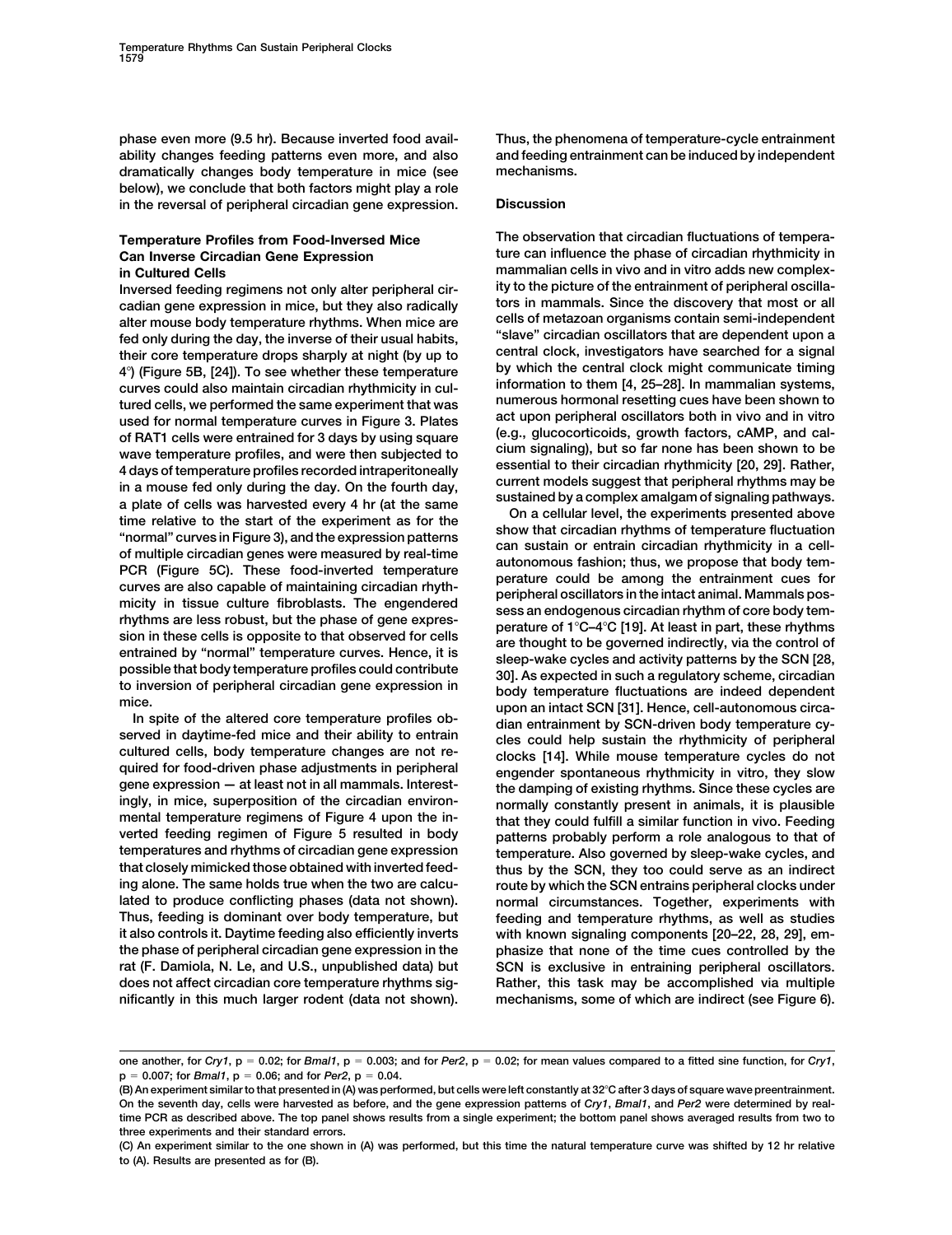

**Figure 4. Circadian Cycles of Environmental Temperature Can Phase Shift Circadian Gene Expression in the Liver without Affecting the SCN**

**For 6 days, mice were kept for 12 hr in light at 24C and for 12 hr in darkness at 37C, or vice-versa (light/37C, dark/24C). Alternatively, mice were kept at a constant temperature of 24C for 12 hr in light and for 12 hr in darkness. On the sixth day, a mouse was sacrificed every 4 hr, and its brain and liver were prepared for in situ hybridization and RNase protection analysis, respectively.**

**(A) In situ hybridizations of mouse coronal brain sections taken above the optic chiasma, using an antisense** *Dbp* **cRNA probe. The SCN is shown by the arrows. For this experiment, mice were kept in LD conditions at a constant temperature (top panel), or in light at 24C and darkness at 37C (bottom panel), as described above. Note that in the bottom panel, the phase of circadian** *Dbp* **mRNA accumulation in the cortex and in other non-SCN brain regions is nearly the opposite of that observed in the top panel. This finding indicates that the circadian phase in these brain regions imitates that of the periphery. (B) (Top panel) An RNase protection assay showing the expression of** *Dbp***,** *Per2***,** *Cry2***, and** *Tbp* **in livers from mice harvested as described above. (Bottom panel) A graph of means (SE) of** *Per2* **and** *Dbp* **mRNA levels from two different tissues (liver, kidney) in two sets of mice kept at constant temperature and two sets of mice warmed at night. (C) Peritoneal temperature profiles from mice kept under the conditions described above.**

**dian temperature differences comparable to day-night the light-driven central clock in the SCN remains unal**temperature changes in the environment can phase shift tered [23, 24]. In such a case, it would be inconvenient **or reinforce peripheral clocks in mice without affecting to have a conflicting signal to peripheral oscillators furthe light-controlled central clock in the SCN. Such a nished by temperature. Fortunately, this dilemma is almechanism could fine-tune peripheral clocks to their ready neatly resolved. Damiola et al. have shown preenvironment. In small, semitransparent organisms like viously that body temperature rhythms are altered by** *Drosophila* **and zebrafish, light is able to phase shift restricted feeding regimens [24]. We show here that peripheral oscillators directly [25, 32]. In opaque verte- these rhythms can also sustain peripheral circadian brates, another solution must be employed. As dis- rhythmicity, but in an inversed phase from that sustained cussed above, feeding habits provide one solution; nev- by normal temperature rhythms. Thus, although cycles ertheless, irregular food availability in the wild could of body temperature are not necessary for peripheral cloud this signal in some species. Environmental tem- reentrainment by food availability, they do not conflict perature usually follows day-night patterns, so circadian with it either. Our data suggest rather that the two are temperature oscillations might also provide an ideal related cues that act independently, with feeding domi-**

**of peripheral oscillators can be uncoupled from that in the relationship between food intake and body temof the central clock by restricting food availability to perature: in SCN-lesioned rats in which body temperarodents. If nocturnal rodents, such as rats or mice, re- ture rhythms are abolished, prolonged food deprivation ceive meals during the day, peripheral oscillators will no longer changes body temperatures [33].**

**On an organismic level, we have also shown that circa- phase shift to be in resonance with feeding time, but** *Zeitgeber* **to peripheral tissues, even in mammals. nant over temperature in rare cases where the two con-Finally, it has been previously shown that the phase flict. Interestingly, the SCN may be somehow involved**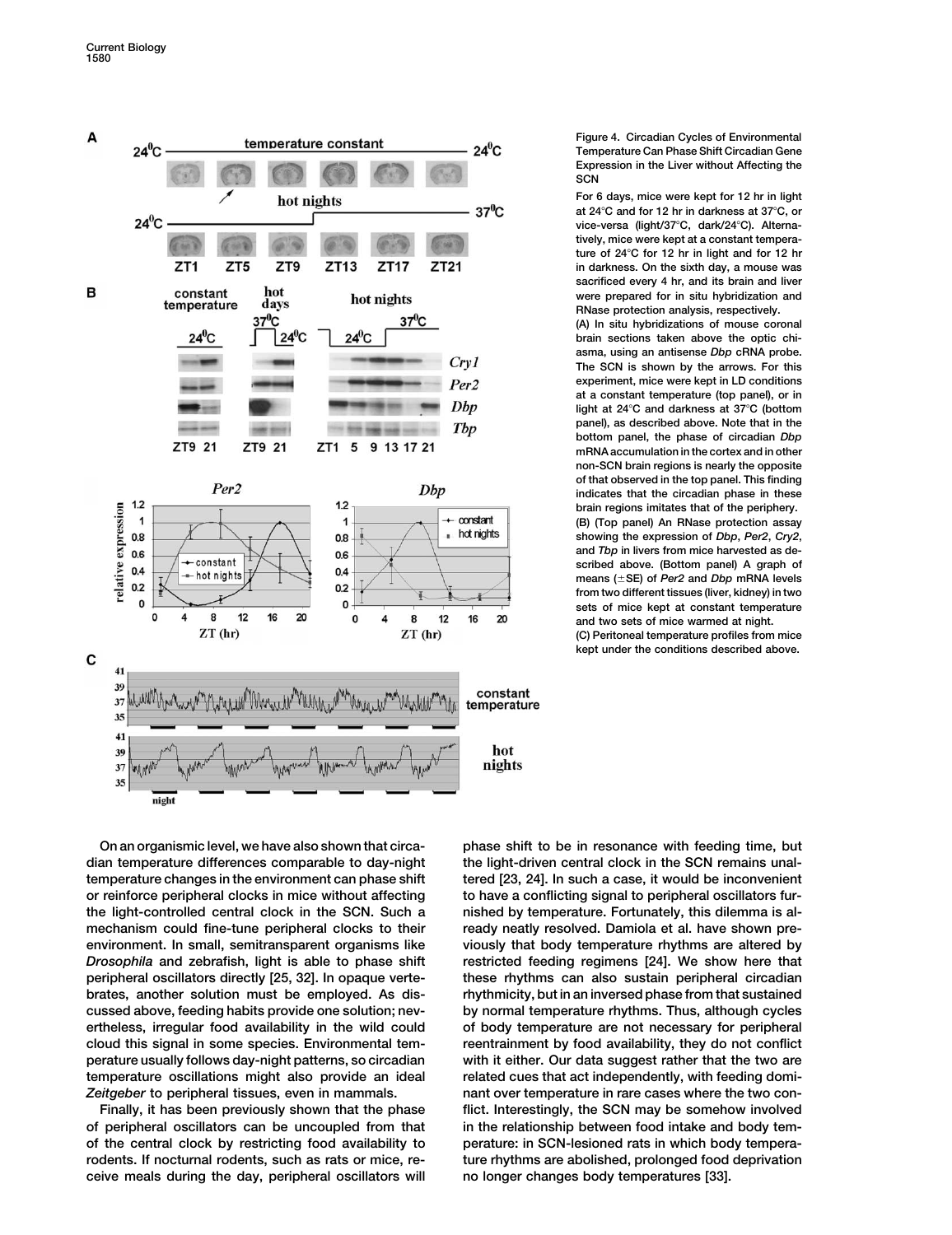

**Figure 5. Core Body Temperatures of Daytime-Fed Mice Can Phase Shift the Circadian Rhythms of Cultured Fibroblasts**

**(A) Feeding patterns of mice kept at constant temperature with food ad libitum (top panel), of mice warmed at night as in Figure 4 (middle panel), and of mice receiving food exclusively during the day (bottom panel). Feeding was measured with an infrared beam positioned directly above the food tray, using a device designed by Minimitter. The charts presented show the average number of seconds that a mouse spent breaking the beam per hour (***y* **axis), as a function of the time of day (***x* **axis).** For the top two panels,  $n = 4$  mice; for the bottom panel,  $n = 2$  mice.

**(B) Comparison of intraperitoneal temperature profiles of mice fed ad libitum and mice fed exclusively during the day.**

**(C) For 3 consecutive days, plates of confluent RAT1 cells were incubated for 12 hr at 37C and for 12 hr at 32C. Cell temperatures were then maintained identical to mouse intraperitoneal temperatures for 4 additional days in two different phases relative to the initial entrainment, using temperature readings taken from mice fed only during the day. The temperatures recorded in the culture dishes during the described 7-day period are shown in the left panel. On the seventh day, a plate of cells was harvested every 4 hr, and the RNA was examined by real-time PCR for the transcripts of the clock genes** *Cry1***,** *Bmal1***, and** *Per2***. Mean values from two experiments, and their standard errors, are shown in the right panel; these values are normalized relative to the noncircadian gene** *Gapdh* **and are plotted relative to the maximal expression of the gene during the experiment.** For the panel labeled "food-inversed +" (top **panel), a single experiment is also shown. AN-OVA statistical analyses were conducted on the values obtained for** *Per2* **and** *Cry1* **transcripts to verify the significance of the circadian rhythms observed. The fit of the two data sets relative to each other for** *Per2* **mRNA is**  $p = 0.01$ , and for *Cry2* mRNA, the fit is  $p =$ **0.06. The fit of the mean values relative to a** theoretical sine function is  $p = 0.001$  for  $Per2$ mRNA, and  $p = 0.005$  for *Cry1* mRNA.





**The master pacemaker in the SCN, whose phase is reset daily by the photoperiod, may entrain peripheral oscillators mainly by indirect timing cues. By determining activity and rest phases, the SCN sets feeding time and rhythmic locomotor activity. In turn, these could influence the amplitude of body temperature cycles. Both feeding time and temperature rhythms then serve as** *Zeitgebers* **for peripheral circadian oscillators. The detailed mechanisms by which feeding and temperature synchronize peripheral clocks remain to be identified.**

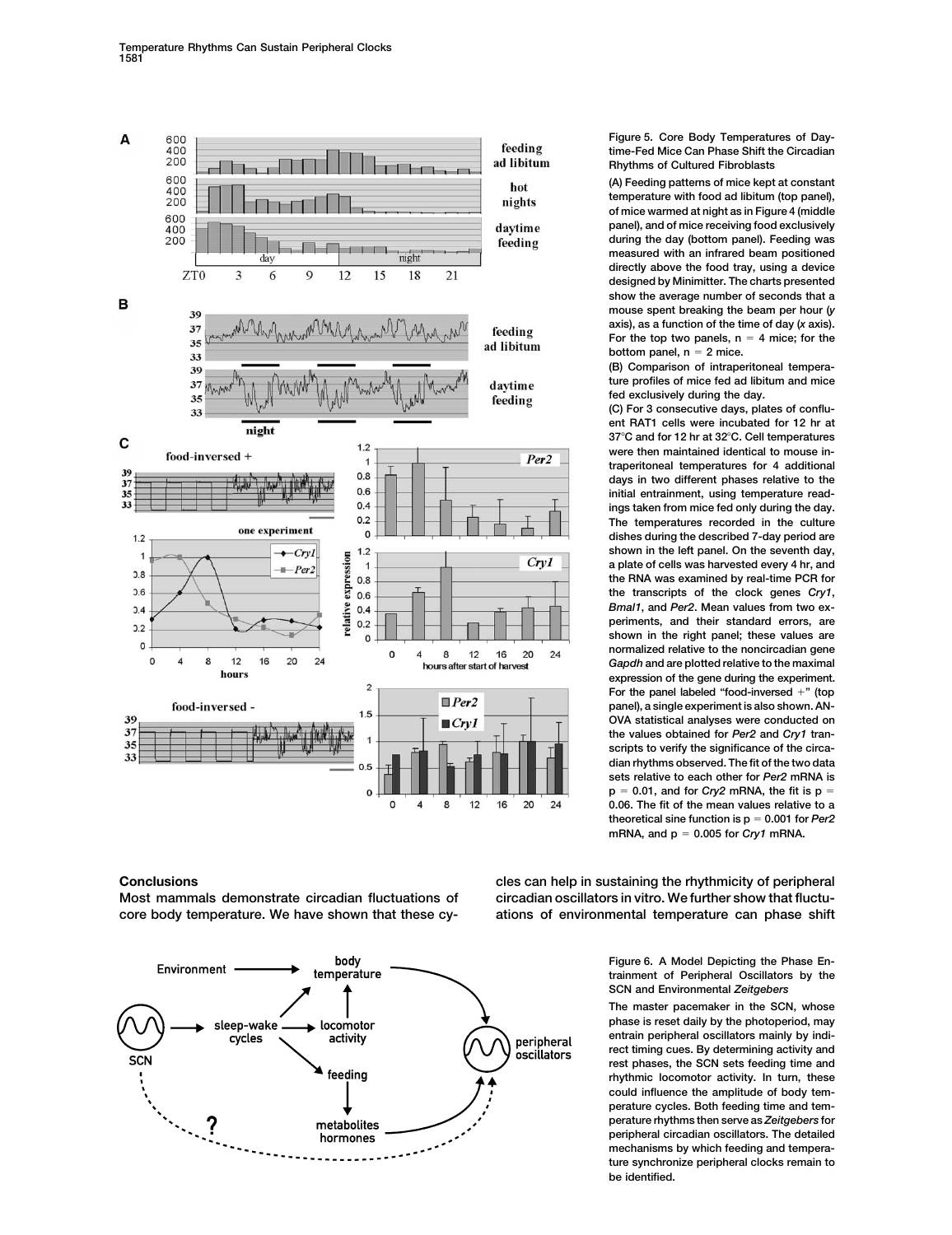**peripheral circadian rhythms in vivo. Taken together, Telemetric Recordings** our results suggest that temperature has been coopted<br>as one of a growing family of Zeitgebers for peripheral<br>circadian clocks that help maintain the harmony of an<br>organism with its environment.<br>organism with its environme

MAT1 fibroblasts were cultured in Dulbecco's modified Eagle's me-<br>
dium with 5% fetal bovine serum in an incubator containing 5%<br>
CO<sub>2</sub>. Prior to harvest, cells were rinsed with PBS. RNA from cells<br>
was preparature measur

**previously published protocols [36]. Probes for the** *Dbp* **gene in Acknowledgments sense and antisense configurations were constructed by using fulllength cDNA constructs as described [37]. We thank Dr. Ju¨rgen Ripperger for careful reading of the manuscript.**

**Antisense RNA probes for the** *Per1* **Medicine, and the Bonnizi-Theler Stiftung. ,** *Per2***,** *Per3***,** *Cry1***,** *Dbp***, and** *Tbp* **messages were produced from linearized DNA templates by transcription with T7 polymerase. RNase protection reactions were Received: June 16, 2002** then performed with 10  $\mu$ g RNA per reaction. Details of probe se-<br>Revised: July 23, 2002 **quences and reaction conditions are available in [24]. Quantitation Accepted: July 26, 2002 was performed with a Biorad Personal FX phosphorimager and was Published: September 17, 2002 normalized relative to the noncircadian** *Tbp* **transcript. For real-time** PCR, 0.5  $\mu$ g RNA was reverse transcribed with Superscript enzyme **References according to the protocols of the manufacturer (Invitrogen), in a total reaction volume of 10 l. Reactions were then diluted 5-fold, 1. Foster, R.G., and Helfrich-Forster, C. (2001). The regulation of** and 4  $\mu$ I was used for Taqman PCR using standard Applied Biosys-<br>
circadian clocks by light in fruitflies and mice. Philos. Trans. R. **tems reaction conditions and reagents, in a total reaction volume Soc. Lond. B Biol. Sci.** *356***, 1779–1789. of 20 l. Real-time PCR was performed by using Applied Biosystems 2. Herzog, E.D., and Schwartz, W.J. (2002). A neural clockwork for instrumentation and Taqman probes as described elsewhere [38]. encoding circadian time. J. Appl. Physiol.** *92***, 401–408. Expression levels were normalized relative to the expression of the 3. Silver, R., LeSauter, J., Tresco, P.A., and Lehman, M.N. (1996).** noncircadian GAPDH gene. For Northern blot analysis, 10 µg dena-<br>A diffusible coupling signal from the transplanted suprachias**tured RNA per sample was electrophoresed in 1% agarose/TBE matic nucleus controlling circadian locomotor rhythms. Nature gels and was transferred to Nytran membrane (Millipore). Ribosomal** *382***, 810–813. RNA was visualized with methylene blue staining of the membrane. 4. LeSauter, J., and Silver, R. (1998). Output signals of the SCN. Northern hybridizations against the** *Bmal1* **and** *Cry1* **transcripts were Chronobiol. Int.** *15***, 535–550. performed by using probes and methods described previously [39]. 5. Stetson, M.H., and Watson-Whitmyre, M. (1976). Nucleus supra-The transcript levels were quantified by densitometry phosphorim- chiasmaticus: the biological clock in the hamster? Science** *191***, aging or real-time PCR. Mean values and standard errors of the 197–199. mean were calculated for each data set where appropriate, and 6. Akhtar, R.A., Reddy, A.B., Maywood, E.S., Clayton, J.D., King, ANOVA analysis was used to calculate the significance of the data V.M., Smith, A.G., Gant, T.W., Hastings, M.H., and Kyriacou, sets relative to one another and the significance of the mean values C.P. (2002). Circadian cycling of the mouse liver transcriptome, relative to a regression-fitted sine function. Between two and five as revealed by cDNA microarray, is driven by the suprachiasdata sets were used in each case, as specified in the figure legends. matic nucleus. Curr. Biol.** *12***, 540–550. In the case of Figure 3A, a bootstrapping analysis was also used. 7. Dunlap, J.C. (1999). Molecular bases for circadian clocks. Cell Of three circadian genes analyzed for five data sets, in one data set** *96***, 271–290. the average circadian phase was 4 hr earlier across each gene, and 8. Reppert, S.M., and Weaver, D.R. (2001). Molecular analysis of in another it was 4 hr later. Hence, the mean phase of all genes in mammalian circadian rhythms. Annu. Rev. Physiol.** *63***, 647–676. these two sets was adjusted by 4 hr and 4 hr, respectively. As 9. Zimmerman, W.F., Pittendrigh, C.S., and Pavlidis, T. (1968). described in the legend of Figure 3, p values after this bootstrapping Temperature compensation of the circadian oscillation in** *Dro*were: for *Cry1*,  $p = 0.02$ ; for *Bmal1*,  $p = 0.003$ ; and for *Per2*,  $p =$  sophila pseudoobscura and its entrainment by temperature cy-0.02. Without phase adjustment,  $p = 0.12$  for *Cry1*,  $p = 0.01$  for cles. J. Insect Physiol. 14, 669–684.<br>**Bmal1**, and  $p = 0.04$  for Per2. Because of these two adjustments, 10. Underwood, H., and Calaban, M. (1987). Pineal *Bmal1*, and  $p = 0.04$  for *Per2*. Because of these two adjustments, **time in this experiment represents a "circadian time" in which t rhythms in the lizard** *Anolis carolinensis***: I. Response to light 0 is defined as the time at which the harvest was begun for the and temperature cycles. J. Biol. Rhythms** *2***, 179–193. three principal data sets, and this circadian time corresponds to 11. Francis, C., and Sargent, M.L. (1979). Effects of temperature the time of minimum expression of the** *Cry* **gene.** *y* **axis values are perturbations on circadian conidiation in** *Neurospora***. Plant expressed as a fraction of the maximal measured expression of a Physiol.** *64***, 1000–1009. gene during the experiment. 12. Krishnan, B., Levine, J.D., Lynch, M.K., Dowse, H.B., Funes, P.,**

ature was sampled every 5 min. Measurements of feeding frequency **and duration were performed with an infrared beam placed just above the food tray, in a device designed by Minimitter (DP-24 data Experimental Procedures port with feeding frequency monitor). Beam breaks were tabulated with the Vitalview software system, also designed by Minimitter. Cell Culture, Animal Husbandry, and RNA Preparation**

**corded for publication and were also used as a source of dynamic** In Situ Hybridization<br>Coronal brain sections of 12 µm thickness were prepared according<br>the computer on a constant basis. Minimitter instructions were met<br>to standard procedures, and hybridizations were performed using wit

**This work was supported by grants from the Swiss National Science RNase Protection, Real-Time PCR, and Northern Analyses Foundation, the State of Geneva, the Louis Jeantet Foundation for**

- 
- 
- 
- 
- 
- 
- 
- 
- 
- 
- 
-